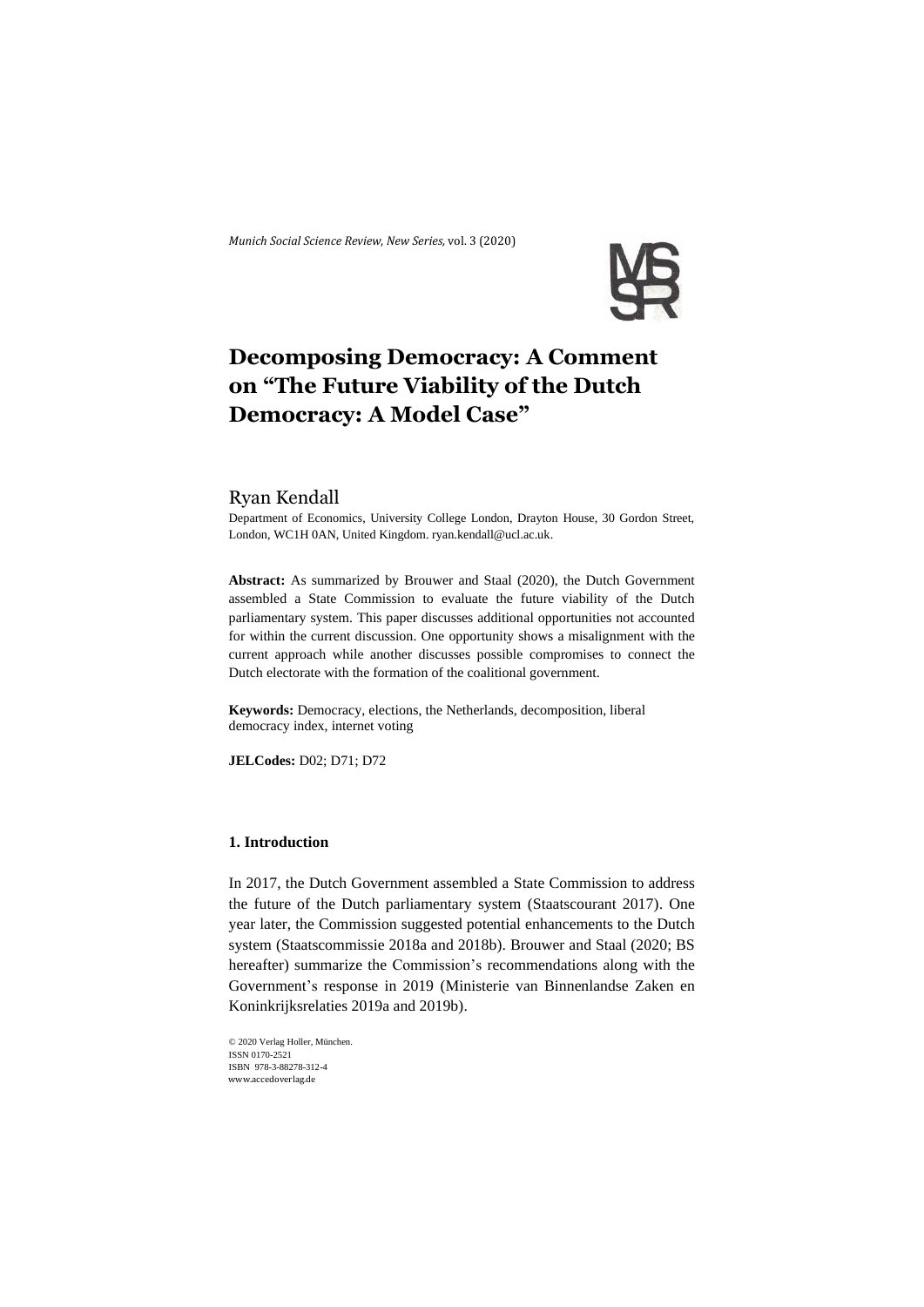The goal of BS is to initiate a discussion among non-Dutch speaking scientists about the future of the Dutch democracy. To participate in this discussion, the substantive portion of this paper focuses on opportunities that currently exist outside of the analysis thus far (Section 2). After that I summarize these opportunities and provide a brief statement about the many aspects of the current discussion for which I am supportive.

### **2. Opportunities**

## **2.1 Decomposing the liberal democracy index**

One of the goals of the Commission is the "Enhancement of the Democratic Pillar" of the Dutch system (BS: 4.1).

The first step in achieving this goal is to make assumptions about how to measure a "democratic pillar" and about what counts as "enhancement". As suggested in BS, one appropriate measure for the strength of a nation's democratic pillar is the V-Dem Institute's *liberal democracy index*. This is the V-Dem's primary variable of interest which provides measurements dating back to 1789 and, as of 2019, is measured across 179 countries (Coppedge et al. 2020). By assuming that the *liberal democracy index*, defined below, is a good measurement of the strength of a nation's democratic pillar, we are assuming that the index, along with the other measures of the V-Dem institute, meaningfully account for important aspects of the Dutch government. While this may be debated, the benefit of this assumption is to transform the strength of a "democratic pillar" into a score between 0 and 1. Ideally, we would understand the mapping between real-world policies and the *liberal democracy index* in such a way that we could recommend policies that increase the index. However, such an understanding is a complicated exercise outside the scope of this paper. Arguably, the second-best case, which will be adopted here, is to assume that the Dutch democratic pillar is enhanced if it increases the country's *relative* ranking across countries. The 2019 Dutch *liberal democracy index* can easily be compared across 178 other countries whose *liberal democracy indices* in 2019 are scored between 0 and 1. Given these assumptions, a natural way to predict whether a policy will strengthen the democratic pillar of the Dutch system is to show that it will increase the relative ranking of the Dutch *liberal democracy index*.

This *liberal democracy index* is composed of several other indices and measurements. If the Dutch system is performing relatively poorly in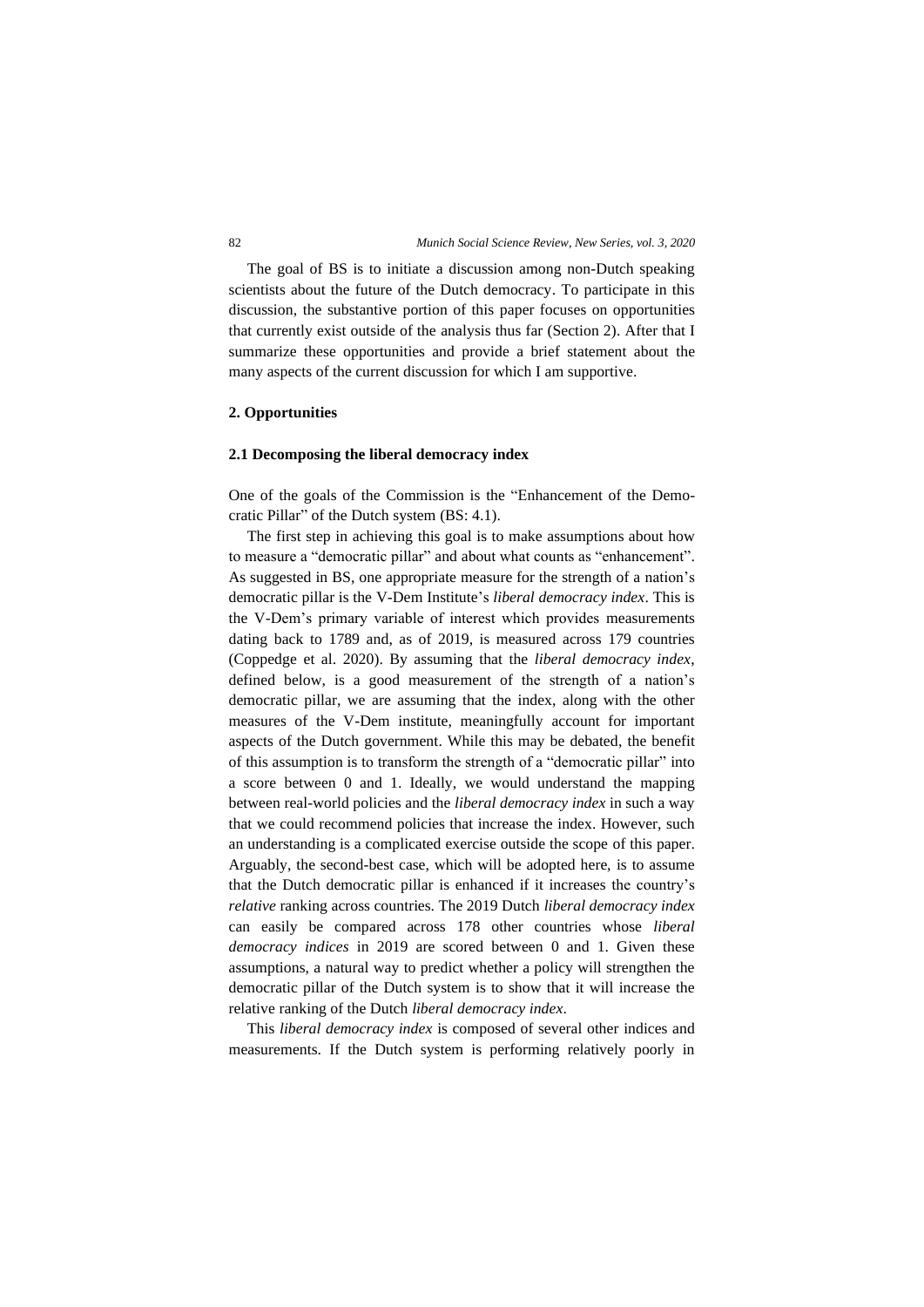#### *R. Kendall: Decomposing Democracy: A Comment* 83

certain sub-measures, then these would be the areas which would be most promising for improving Dutch democracy. With this in mind, an important exercise, illustrated in Figure 1, is to decompose the *liberal democracy index* and measure the Dutch system's relative global ranking in each of the resulting components. In 2019, the Netherlands is ranked as the 16th highest country in terms of the *liberal democracy index*. The *liberal democracy index* is calculated as a combination of two other indices: *the electoral democracy index* and the *liberal component index*. While the Netherlands ranks highly in the *liberal component index* (4<sup>th</sup>), it ranks 25th in the *electoral democracy index*, thus suggesting the latter component to be an area with potential for improvement. The *electoral democracy index* is comprised of five measures: two of which the Dutch system earns the maximum possible score (along with over 130 other countries) along with three other measures where the Dutch system earns the ranking of  $8<sup>th</sup>$ ,  $23<sup>rd</sup>$ , and  $45<sup>th</sup>$ . Again, the lowest-ranked component, the *freedom of association index*, suggests the area with the most potential improvement.



**Figure 1**: Decomposition of the *liberal democracy index* along with the global relative ranking of the Netherlands in each component (V-Dem Institute 2019; Coppedge et al. 2020).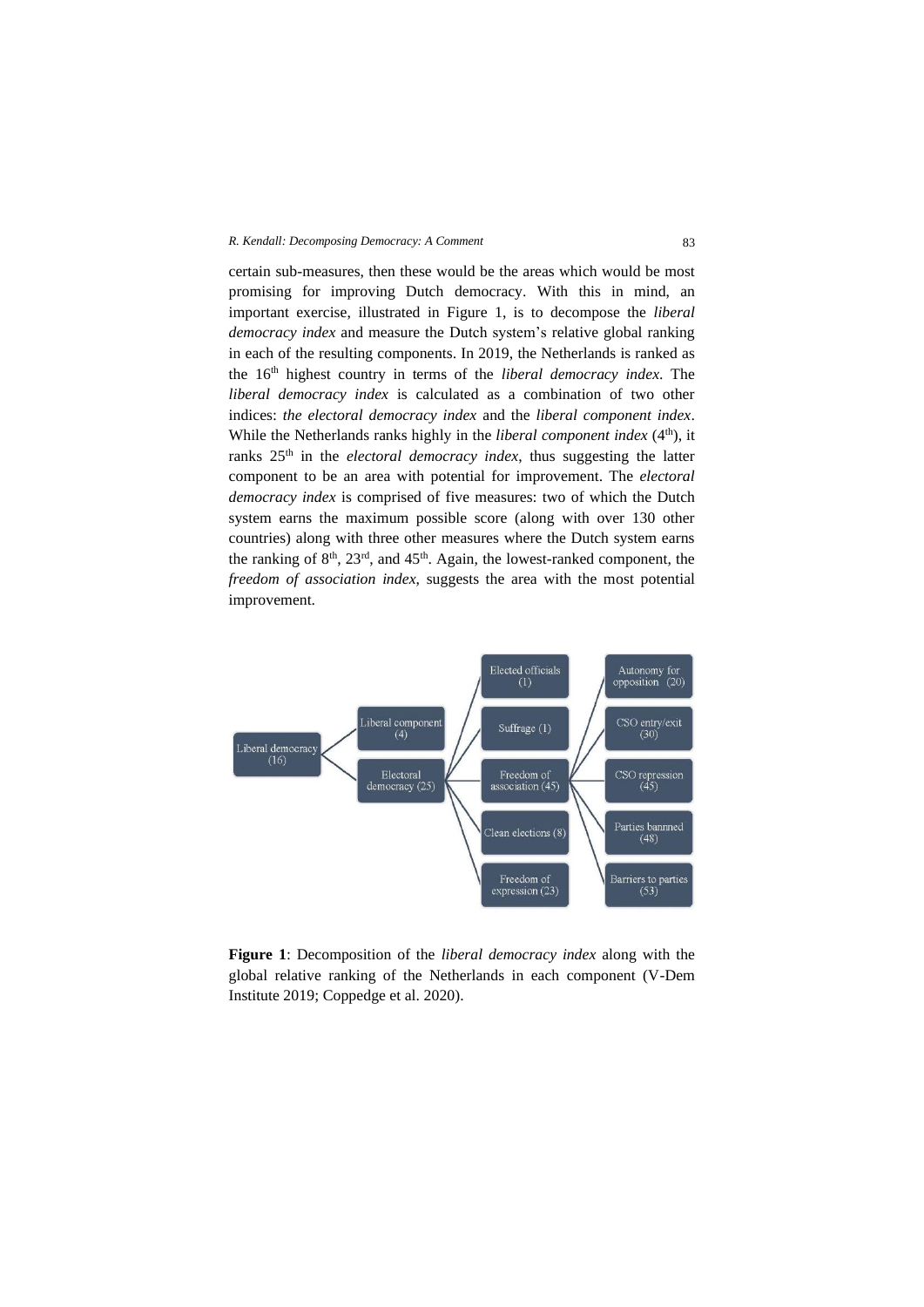This index is comprised of five (terminal) measurements applicable to the Netherlands shown on the far right of Figure 1. The low rank of the Dutch system in this index stems from the relatively poor performance on bans and barriers to parties (48th and 53rd ranked) and the Government's repression of civil society organizations  $(45<sup>th</sup>$  ranked).<sup>1</sup>

Decomposing the *liberal democracy index* points to one specific domain where the Dutch system can be greatly improved: decrease political and/or legal barriers as well as financial costs around the creation and/or expression of new parties. At this point we can return to the Commission's report to see how well their recommendations fit this analysis.

Surprisingly, the Commission recommends polices which promote the exact opposite intention: *increase* the legal, political, and financial barriers around the creation and expression of new parties. As summarized in BS: 4.1.2 "Political Fragmentation", the Commission recommends (1) higher election thresholds, (2) higher election deposits, and (3) increased difficulty for factions aiming to break away from a current political party. The Government approves of such measures.<sup>2</sup> It is not clear if the Commission should view "this political fragmentation as problematic" (BS: 4.1.2). In fact, BS point out that there have been many empirical studies showing that increased political fragmentation leads to higher quality governance (Lapuente and Nistotskaya 2009; Charron and Lapuente 2010; Charron and Lapuente 2011).

In general, it is not always true that an increase in the relative ranking of a country's *liberal democracy index* is caused by an increase in the value of a low-ranking individual measurement, such as the "parties banned" measure shown in Figure 1. In addition to aggregation issues embedded within all multi-dimensional indices, changes to measurement values may not affect relative rankings which depend on what other countries do as well. A rigorous theoretical and empirical analysis is required to adequately address the severity of these criticisms with respect to the composition of the *liberal democracy index*. What can be done here,

<sup>&</sup>lt;sup>1</sup> A variable can be created by taking the average of these three measures with which the Dutch system performs poorly. The Netherlands ranks  $44<sup>th</sup>$  highest in this average measure, whereas the highest six ranking countries (in order) are the United States, Denmark, Spain, Japan, Greece, and Sweden.

<sup>&</sup>lt;sup>2</sup> In 5, BS state that the Government is in favor of "writing a Law on Political Parties<sup></sup>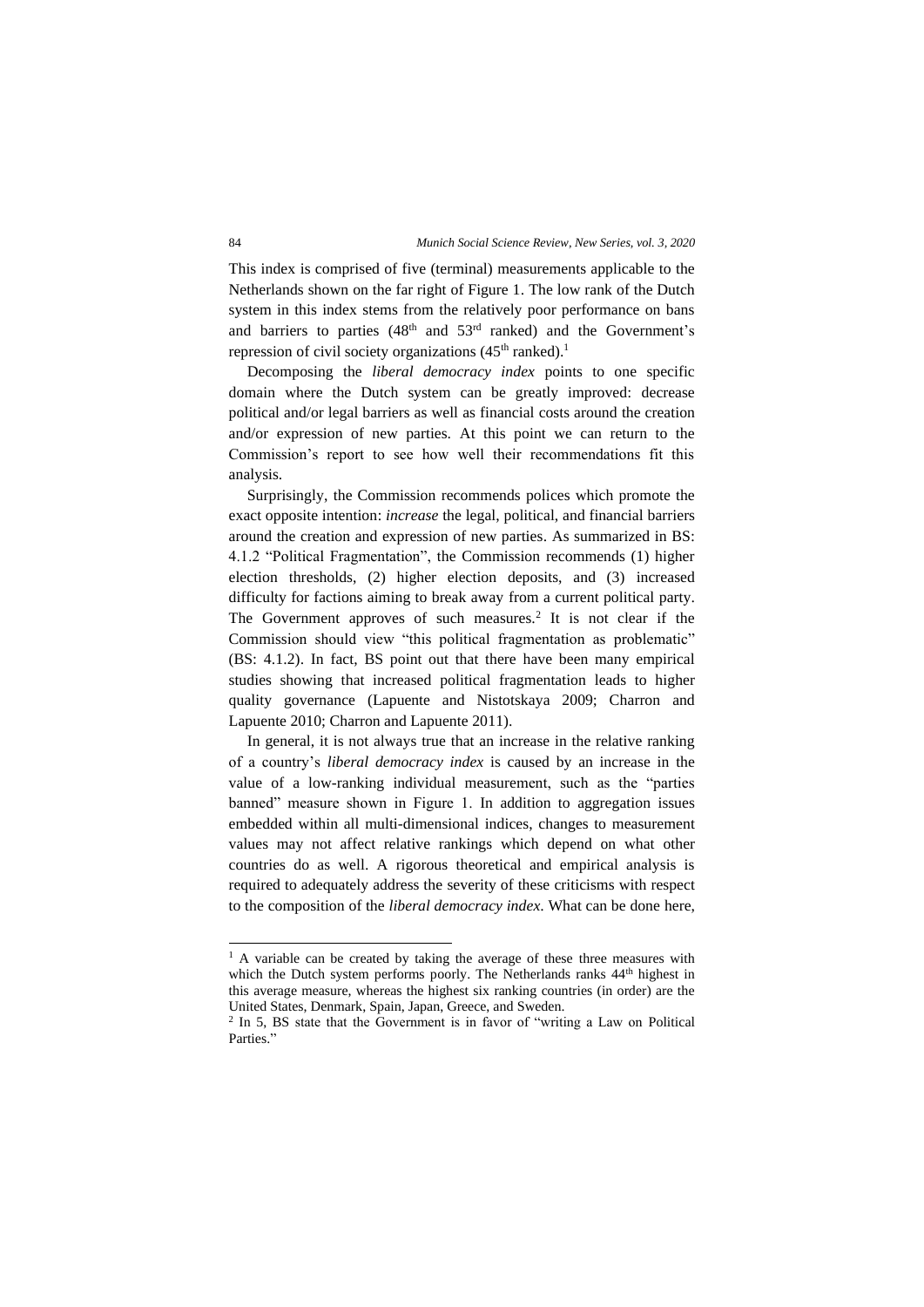#### *R. Kendall: Decomposing Democracy: A Comment* 85

however, is to analyze the relationship between changes in the relative ranking of the Dutch *liberal democracy index* with changes in the measurement values of the Dutch system within the most recent two years where data is available. From 2018 to 2019, the Dutch *liberal democracy index* declined from  $7<sup>th</sup>$  best to  $16<sup>th</sup>$ . This decline in relative ranking was associated with a decline of 5.2% in the value of the *liberal democracy index* (0.827 in 2018 to 0.784 in 2019) which was caused by a decline in the value of the *electoral democracy index* of 4.9% (the *liberal component index* increased by 0.5%). Within the *electoral democracy index*, the largest change was in the *freedom of association index* which declined by 2.7% (*clean elections* declined by 0.8%, *freedom of expression* increased by 0.4%, and the other two measures were unchanged). Within that index, the largest difference between 2018 and 2019 was an 11% decrease in the "parties banned" measure which suggests that parties were exposed to more bans. 3 In addition, civil society organizations became more repressed and the autonomy experienced by the opposition was reduced (a decline of 5.3% and 4%, respectively). It should be noted that, in contrast with these changes, there was a 4.7% increase in terms of reducing the barriers to parties. However, as mentioned earlier, the total effect was that the *freedom of association index* declined.

This analysis shows that the decline in the Dutch relative ranking of the *liberal democracy index* in 2019 corresponds with a decline in the values associated with freedom of association and, in particular, a decline in the amount of freedom parties enjoy in terms of not being banned. In other words, the relationship between the decline in relative ranking from 2018 to 2019 follows the same pathway described above when analyzing the decomposed components of the *liberal democracy index*. This provides further support that increasing restrictions on political parties (as suggested by the Commission) may decrease the Dutch ranking of the *liberal democracy index* (as was observed from 2018 to 2019).

There are normative claims available for the discussion around a growing number of political parties. It can be negatively veiled as political "fragmentation" (as in BS: 4.1.2), neutrally titled as "competition", or positively championed as political "expression". No matter the normative viewpoint, analyzing the decomposition of the *liberal democracy index*

<sup>&</sup>lt;sup>3</sup> The "parties banned" measure is such that a higher number reflects less bans on parties. So, the decrease observed from 2018 to 2019 reflects an increase in the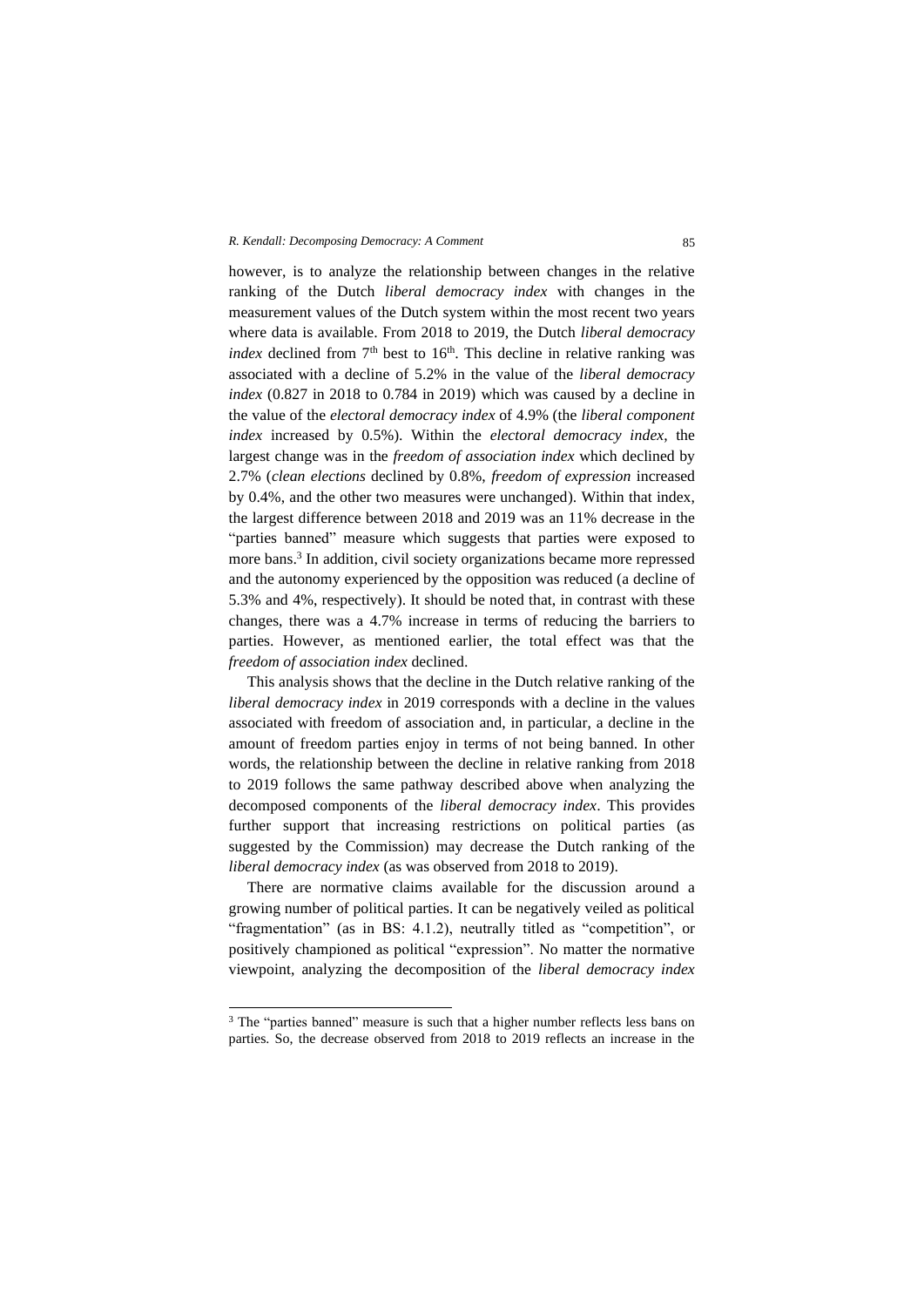suggests two related results. First, the Dutch system lags behind other democracies in terms of the freedom of association it provides to political parties. If the aim is to lessen the gap between the Dutch *liberal democracy index* and that of other countries, restrictions should be decreased. The second result highlights the misalignment between this finding and the Commission's recommendations focused on increasing such restrictions (BS: 4.1.2). Accepting the Commission's recommendations in this domain may lead to a further decline in the *liberal democracy index* of the Netherlands. 4

## **2.2 The Electorate's role in government formation**

In general, a system using proportional representation with many parties will be one that rarely observes a single party winning a majority of the votes. In fact, it has never happened in Dutch parliamentary history that a single party has earned 50% or more of the votes in the Lower House. Because of this, the formation of a coalition government is required. In the current system, early negotiations to form a coalition are chaired by an *informateur* while final negotiations of the coalition agreement are chaired by a *formateur*. Both roles are elected by a majority vote within the 150 members in the Lower house.

This means that, after the Lower House is elected, the formation of a ruling coalition can ignore the preferences of the electorate on the composition of a coalition, as long as the newly formed coalition is supported by a majority of the votes in the Lower House. One goal of the Commission is to close this gap by increasing the voters' direct influence on the formation of government (BS: 4.1.6). To do so, they propose a new method where the *formateur* is directly elected by the electorate at the same time during the parliamentary election. Under the recommendation of the Commission, this *formateur* will have a limited amount of time with which they are tasked to form a ruling coalition. If this directly elected *formateur* fails to secure a coalitional government, then the position of *formateur* will be newly assigned using a majority vote in the Lower House (which is the current method of selection).

\_\_\_\_\_\_\_\_\_\_\_\_\_\_\_\_\_\_\_\_\_\_\_

level of bans.

<sup>&</sup>lt;sup>4</sup> In 4.2.1, BS also discuss additional bans and restrictions on political parties that could further reduce the Dutch ranking in the liberal democracy index.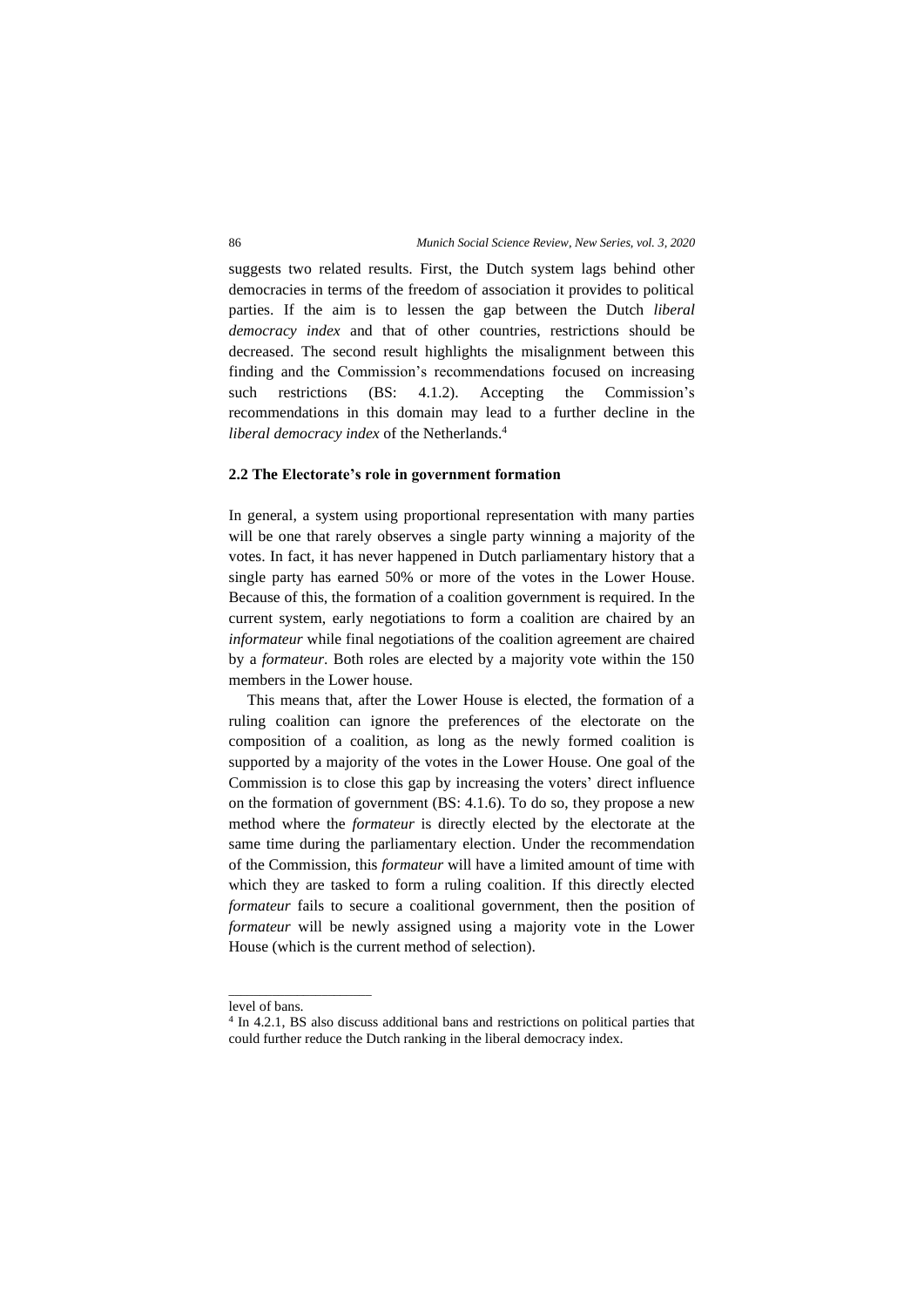#### *R. Kendall: Decomposing Democracy: A Comment* 87

This recommendation was rejected by the Government because "…an elected formateur does not adhere to the logic in the Dutch constitutional arrangements…" (BS: 5). The reasoning behind this decision is likely concerned with the connection between the *formateur* and the prime minister. While not officially specified, it is often the case that the *formateur* becomes the prime minister. In this way, a directly elected *formateur* resembles a directly elected prime minister, which takes away from the primacy of the Lower House which is in contradiction with the philosophy of the Dutch representative system. Despite rejecting this specific proposal, "The Government recognizes that the electorate's minor influence on the formation of a new government is a problem" (Ministerie van Binnenlandse Zaken en Koninkrijksrelaties 2019a) and a new resolution is welcomed.

A natural compromise between the Commission and the Government is to allow the electorate to choose a position other than the *formateur* which influences the formation of the government.<sup>5</sup> One example is that the electorate could choose the *informateur* whose role is to gather information about possible coalitions which will be used by the *formateur*. Currently, the *informateur* is elected by the Lower House and allowing the electorate to choose this position will give them additional control in the formation of the government without having a more direct connection with the election of the prime minister. A second approach is to utilize two *informateurs* one of which is elected by the Lower House while the other is directly elected. Two *informateurs*, both elected by the Lower House, were jointly working on the formation of a ruling coalition after the 2012 Dutch general election. If a directly elected *informateur* is still too divergent from the logic in the Dutch constitution, then a third approach is to allow the electorate to choose the *verkenner* (or "scout"). While the role of the *verkenner* is to determine from which party a member could be expected to be successful as *informateur*, whose role is, as discussed above, connected to the *formateur*. Thus, the *verkenner* is two steps removed from the *formateur*, while the *informateur* is only one. Finally, if an approach using a current role is not possible, then a new role could be created that assists some combination of the *verkenner*, *informateur*, and/or the *formatuer* in the entire process of selecting a coalition.

<sup>5</sup> The practicalities of electing such a role could use the approach proposed by the Commission's recommendation for a directly elected *formateur*.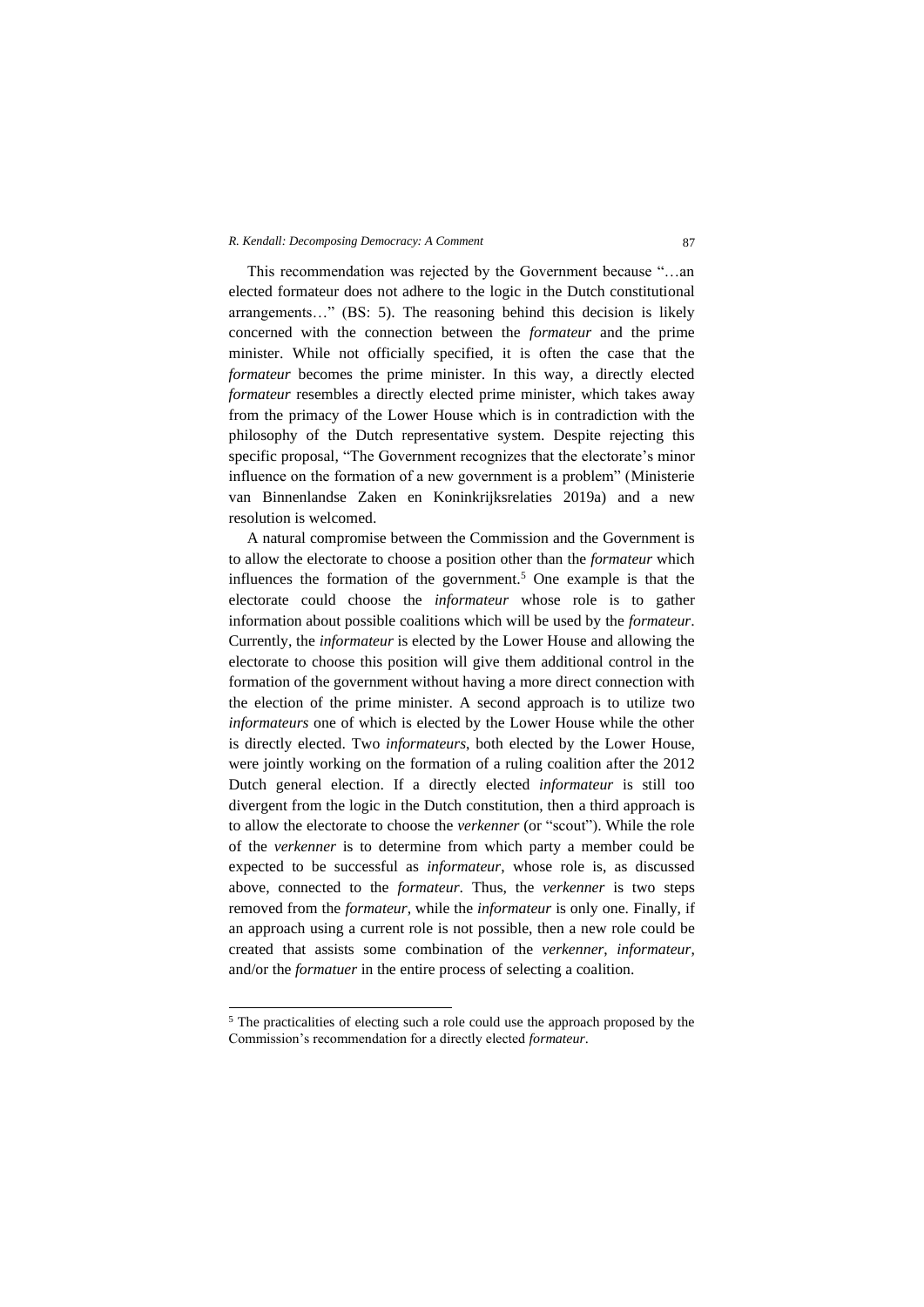#### 88 *Munich Social Science Review, New Series, vol. 3, 2020*

A more radical approach is to award the ability to elect an influential role<sup>6</sup> to one party based on a random drawing weighted by the number of seats won in the general election. This would be akin to drawing one ball from an urn with 150 balls. For example, using the outcome of the 2017 election, the VVD party would have 33 balls in the urn, the PVV party would have 20 balls, the CDA would have 19 balls, and so on until the FvD party with 2 balls. Given the composition of this urn, one ball would be drawn and whatever party is associated with that ball would have the ability to assign one of their members into this role. While a recent survey suggests that the Dutch populace may be considerably against randomness in determining the *members* of parliament (Brouwer and Staal 2018), there may not be such a negative sentiment towards using randomness in determining the *roles* within parliament. There is a large benefit in adopting this randomized approach. Not only does the electorate have a more direct input in the coalitional formation, but this approach also highlights the importance of individual votes. Individual votes are more likely to be "pivotal" in determining their favored party's weight in winning this ability. Since votes are more likely to be pivotal, citizens are more likely to be informed and more likely to vote (See Frey 2017: Proposal 6.9 and Kendall 2017: 2.4).

There exists many options to reach a fruitful compromise for satisfying the Commission's and Government's desire to grant the electorate more direct influence on the formation of the government.<sup>7</sup> An additional benefit of adopting such an approach is that it will also "Strengthening Knowledge and Skills of Democracy" (BS: 4.2.5). Explicitly connecting the electorate's votes to the formation of the government will force voters to learn more about their own government and the importance of coalitional formation. For a voter to consider possible coalition partners, it necessarily is the case that they will have to consider the positions of other parties, thus increasing their knowledge of the landscape of parties within their system. In the current system, voters may not know the importance of government formation in the Dutch coalitional government. Politicians aiming at being elected to this role will be encourage at promoting this knowledge.

<sup>6</sup> The role could be the *verkenner*, *informateur*, *formateur*, or a newly created role.

<sup>7</sup> Some may consider allowing such a vote to be redundant, since the *informatuer* typically comes from the largest party (van Kessel 2019).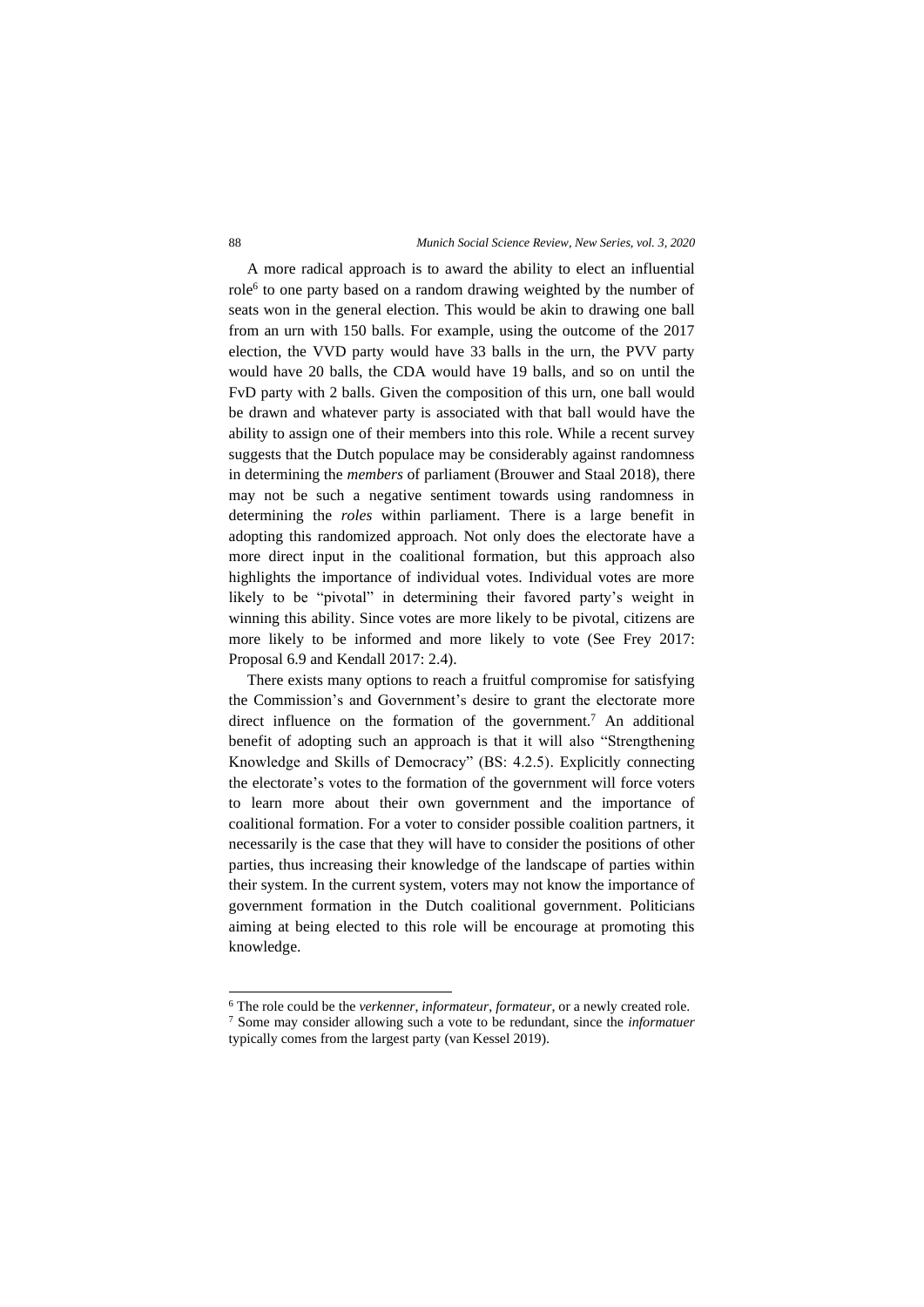## **2.3 Internet voting**

The Commission states that "the legitimacy of the parliamentary representative system is enhanced by a high voter turnout" (BS: 4.1.3 "Voter Turnout"). While there are many reasons why people choose not to vote, the enhancements endorsed by the Commission connect low voter turnout with low accessibility to vote. More specifically, their enhancements emphasize an increase in the accessibility of polling stations, ballot papers, voting early, and voting abroad. While these changes may increase voter turnout, a clear omission is the lacking discussion of internet voting. The Commission does comment on the use of citizen's forums conducted on the internet (BS: 4.1.4), the importance of "Digitalization" around the access of information (BS: 4.2.2), and how the internet can be used for the Netherlands to cooperate with other institutions (BS: 4.3.2). However, the Commission does not comment on using the internet to allow people to vote. If the Commission is interested in increasing access to voting, allowing internet voting is, arguably, the most effective solution.

The future of democracy will include experimentation with internet voting (Kendall 2017). However, the effect of internet voting on voter turnout is difficult to measure and almost certainly depends on the specific population (Goodman and Stokes 2018). For example, the importance of internet voting depends on the reliability of the postal system (Germann and Serdült 2017). Also, since we are focused on the Dutch experience, a beneficial research approach would be to poll the Dutch population to measure their approval of the possibility of using internet voting (à la Brouwer and Staal 2018).

# **3. Conclusion**

The goal of this paper is to highlight overlooked opportunities within the discussion between the Commission and the Dutch Government. A decomposition of the *liberal democracy index* shows that some of the agreed-upon recommendations will have a negative impact in terms of this measure (Section 2.1). More specifically, the data suggest that the Netherlands currently lags behind many countries in terms of the freedom it offers to political parties, thus suggesting that effective enhancements would decrease such restrictions. However, the Commission recommends the exact opposite approach (BS: 4.1.2). In addition, possible compromise solutions are discussed for giving the electorate more power in forming a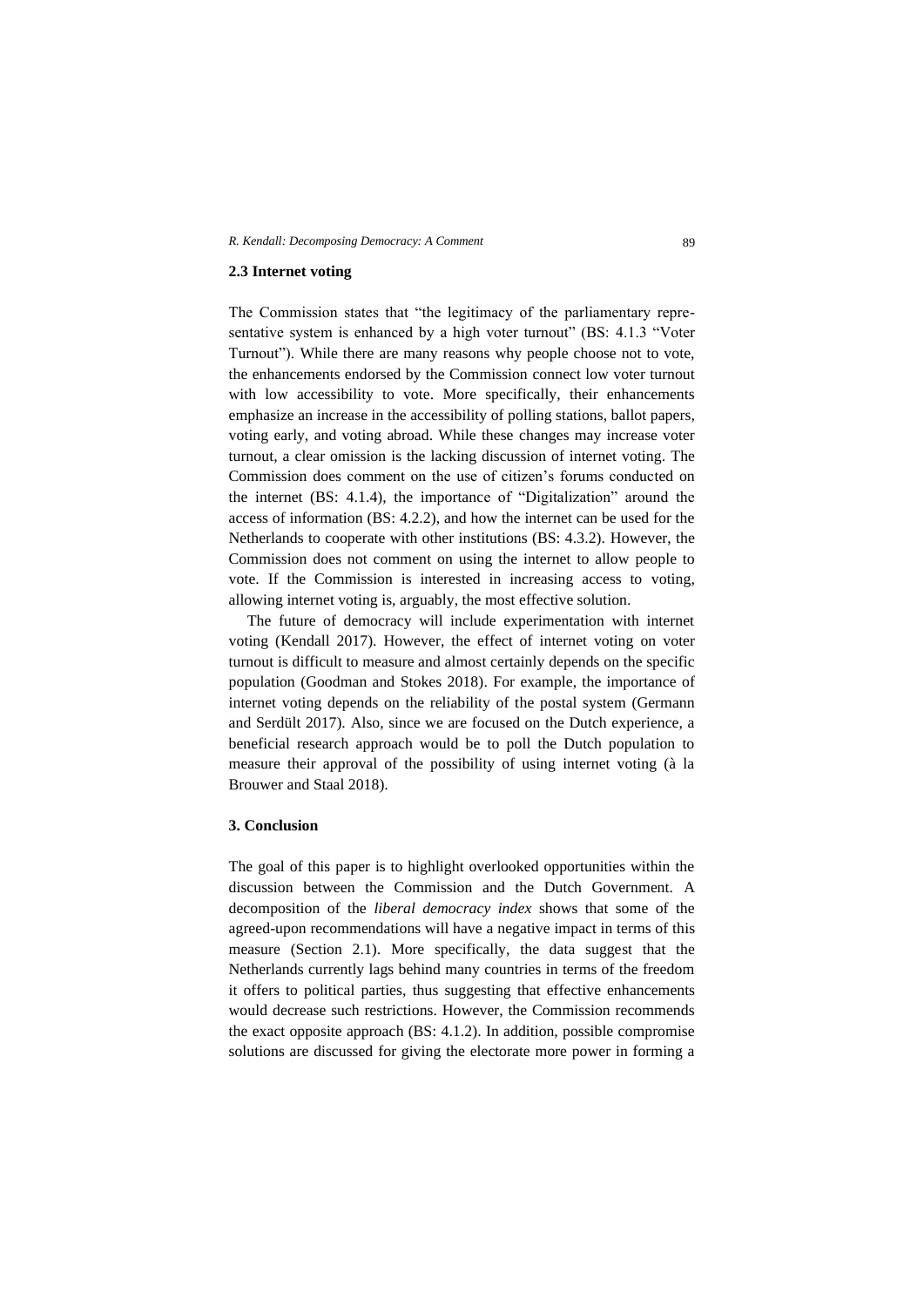coalition without infringing on the philosophy of the Dutch Constitution (Section. 2.2).

Most of the recommendations from the Commission and Government are, I agree, fruitful ways to improve the Dutch system. For example, I agree with the Commission's positive sentiment towards proportional representation as well as their decision to not entertain making voting mandatory or lowering in the voting age (despite the Government's approval of this). In addition, the Government rejects the Commission's proposal of a national holiday in order to strengthen knowledge and skills of democracy (BS: 4.2.5). I agree with the Government as the connection between a national holiday and its benefit to the Dutch democracy are not clear. I also agree with the Commission's aim to create a political climate that is more suitable for minority governments (BS: 4.1.6), and I would encourage more work in this area. I agree that many new practices and rules need to be focused on the digitization of future democracies. Digitalization creates new opportunities in terms of information distribution (BS: 4.2.2) as well as in terms of voting (Section 2.3).

**Acknowledgements:** I would like to thank Peter Brouwer, Manfred Holler, and Klaas Staal for their patient and clear suggestions that added insight and clarity to this contribution.

## **References**

- Brouwer, P. and K. Staal (2020), "The Future Viability of the Dutch Democracy: A Model Case," *Munich Social Science Review, New Series* 3 (*this volume*).
- Brouwer, P. and K. Staal (2018), "The Democracy of the Future: Do Voters Want It?" *Homo Oeconomicus* 35: 133-141.
- Charron, N. and V. Lapuente (2010), "Does democracy produce quality of government?" *European Journal of Political Research* 49: 443-470.
- Charron, N. and V. Lapuente (2011), "Why Do Some Regions in Europe Have Higher Quality of Government?" University of Gothenburg: The Quality of Government Institute.
- Coppedge, M., J. Gerring, C.H. Knutsen, S.I. Lindberg, J. Teorell, D. Altman, M. Bernhard, M.S. Fish, A. Glynn, A. Hicken, and A. Lührman (2020), "V-Dem Dataset V10," Available online: https://doi.org/10.23696/vdemds20.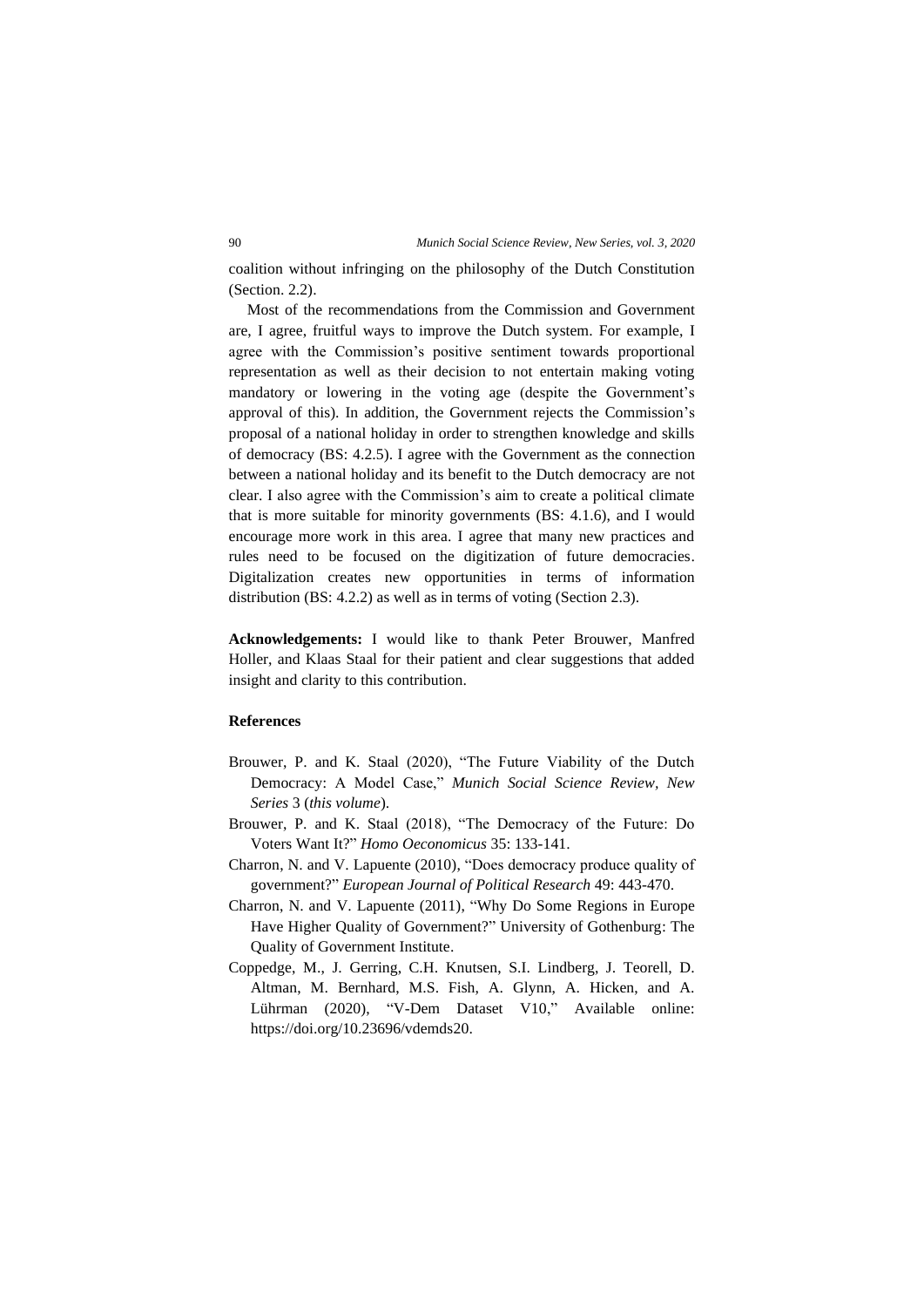- Frey, B.S. (2017), "Proposals for a democracy of the future," *Homo Oeconomicus* 34: 1-9.
- Germann, M. and U. Serdült (2017), "Internet voting and turnout: Evidence from Switzerland," *Electoral Studies* 47: 1-12.
- Goodman, N. and L.C. Stokes (2018), "Reducing the cost of voting: an evaluation of internet voting's effect on turnout," *British Journal of Political Science,* doi:10.1017/S0007123417000849.
- Kendall, R. (2017), "Aligning democracy: A Comment on Bruno S. Frey's 'Proposals for a Democracy of the Future'," *Homo Oeconomicus* 34: 243-251.
- Lapuente, V. and M. Nistotskaya (2009), "To the Short-Sighted Victor Belong the Spoils: Politics and Merit Adoption in Comparative Perspective," *Governance* 22: 431-458.
- Ministerie van Binnenlandse Zaken en Koninkrijksrelaties (2019a), Kabinetsstandpunt eindrapport staatscommissie parlementair stelsel. Available online:

https://www.rijksoverheid.nl/binaries/rijksoverheid/documenten/rappor ten/2019/06/26/kabinetsstandpunt-over-het-advies-van-

destaatscommissie-parlementair-stelsel/kabinetsstandpunt-overhetadvies-van-de-staatscommissie-parlementair-stelsel.pdf.

Ministerie van Binnenlandse Zaken en Koninkrijksrelaties (2019b), Antwoorden eindrapport van de Staatscommissie parlementair stelsel. Available online:

[https://www.rijksoverheid.nl/binaries/rijksoverheid/documenten/kamer](https://www.rijksoverheid.nl/binaries/rijksoverheid/documenten/kamerstukken/2019/10/16/antwoorden-eindrapport-van-de-staatscommissie) [stukken/2019/10/16/antwoorden-eindrapport-van-de-staatscommissie](https://www.rijksoverheid.nl/binaries/rijksoverheid/documenten/kamerstukken/2019/10/16/antwoorden-eindrapport-van-de-staatscommissie) parlementair-stelsel/antwoorden-eindrapport-van-de-staatscommissie parlementair-stelsel.pdf.

- Staatscommissie (2017), Probleemverkenning. Available online: https:// www.staatscommissieparlementairstelsel.nl/binaries/staatscommissiep arlementair-stelsel/documenten/publicaties/2017/10/18/probleem verkenning-staatscommissie-parlementair-stelsel/ Probleemverkenning\_18+oktober+2017\_.pdf.
- Staatscommissie (2018a), Tussenstand. Available online: https://www.staatscommissieparlementairstelsel.nl/binaries/staatscom missie- parlementairstelsel/documenten/ publicaties/2018/06/21/ tussenstand/Tussenstand\_WEB.pdf.
- Staatscommissie (2018b), Eindrapport. Available online: https://www.staatscommissie parlementairstelsel.nl/ binaries/staats commissie-parlementair-stelsel/documenten/rapporten/